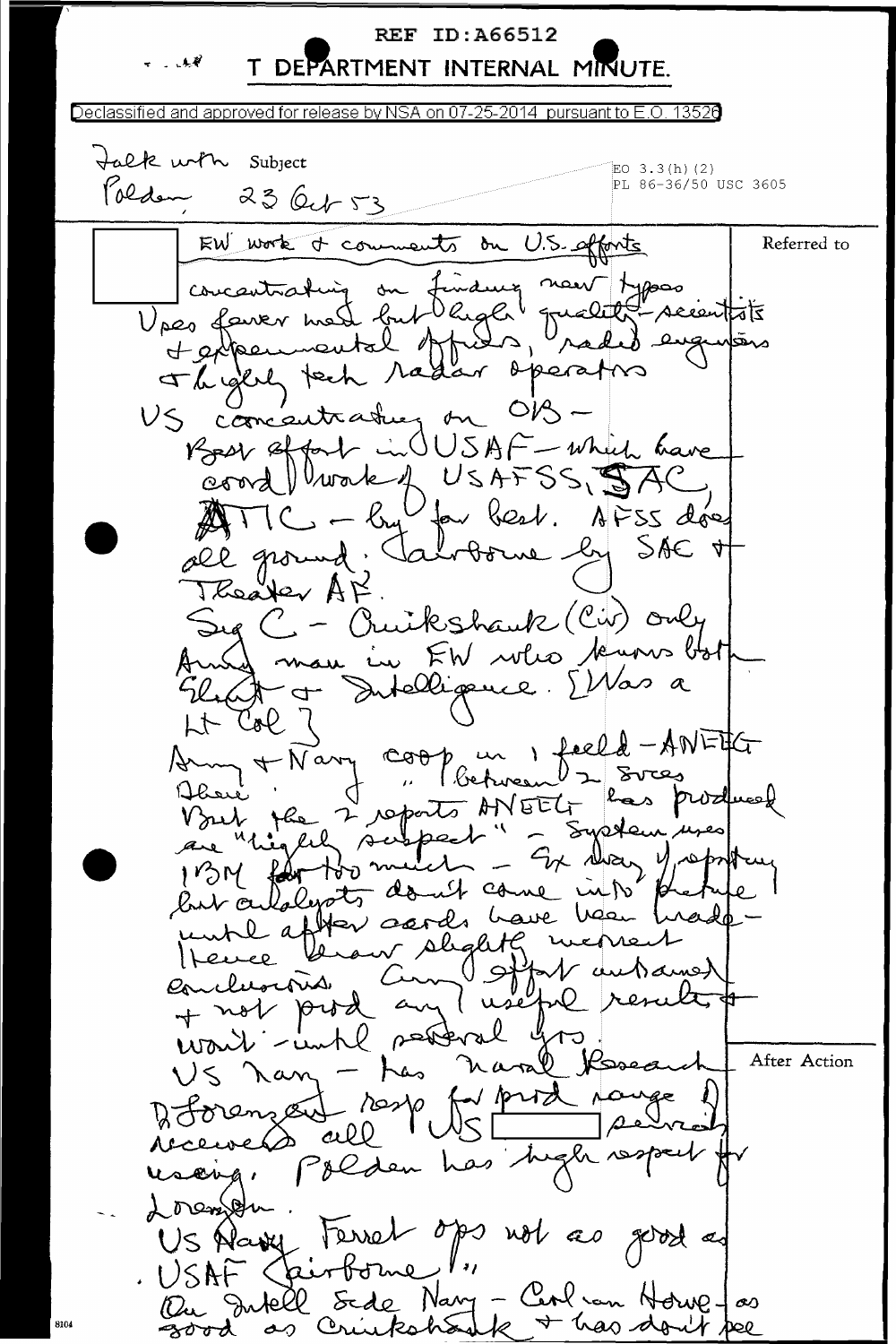202 Nay offort REE 4092788312 Howell not even where shed in the way per capt Carmichael<br>Still in 1914-18 was per la Carmichael<br>+ Have have has 2 very good men widerformer OGA 10 3.3 (https://approacher 18 ward cool  $\text{F0 } 3.3(\text{h}) (2)$ other countries. les interested  $16 - 36/50$  USC 3605 who are excellent Rabel ton + positions. Jos - ou small scale also John comment a par en éleur. S'UN commerce have got pas me untrastic de la compte being supplied theore original set up Politen Taxon Hione composition requirement Burned francs  $\Box$ Ael un bour au Elise de ch ; mont ;<br>une mot souge doubt luirs because font  $\frac{1}{2}$ H. Would be very desirable to have courd un US, to coorde, US, efforts, determine What Supplies to function foreign nation, the coop with US Services! Disappe un US Am in the personnel de de compte un bad min<br>tout de la AF unet to top unt them at is<br>about de la AF unet to top un next par.<br>About de la Compte de la Bedeu work coop. This is<br>not psace unit dont sig C; unit und avop. This is<br>  $\frac{1}{\sqrt{1-\frac{1}{2}}\cdot\frac{1}{2}}$ بــــلمن H Col Moak m'eagrege y mit me Bood Coop in W. Surveye UST